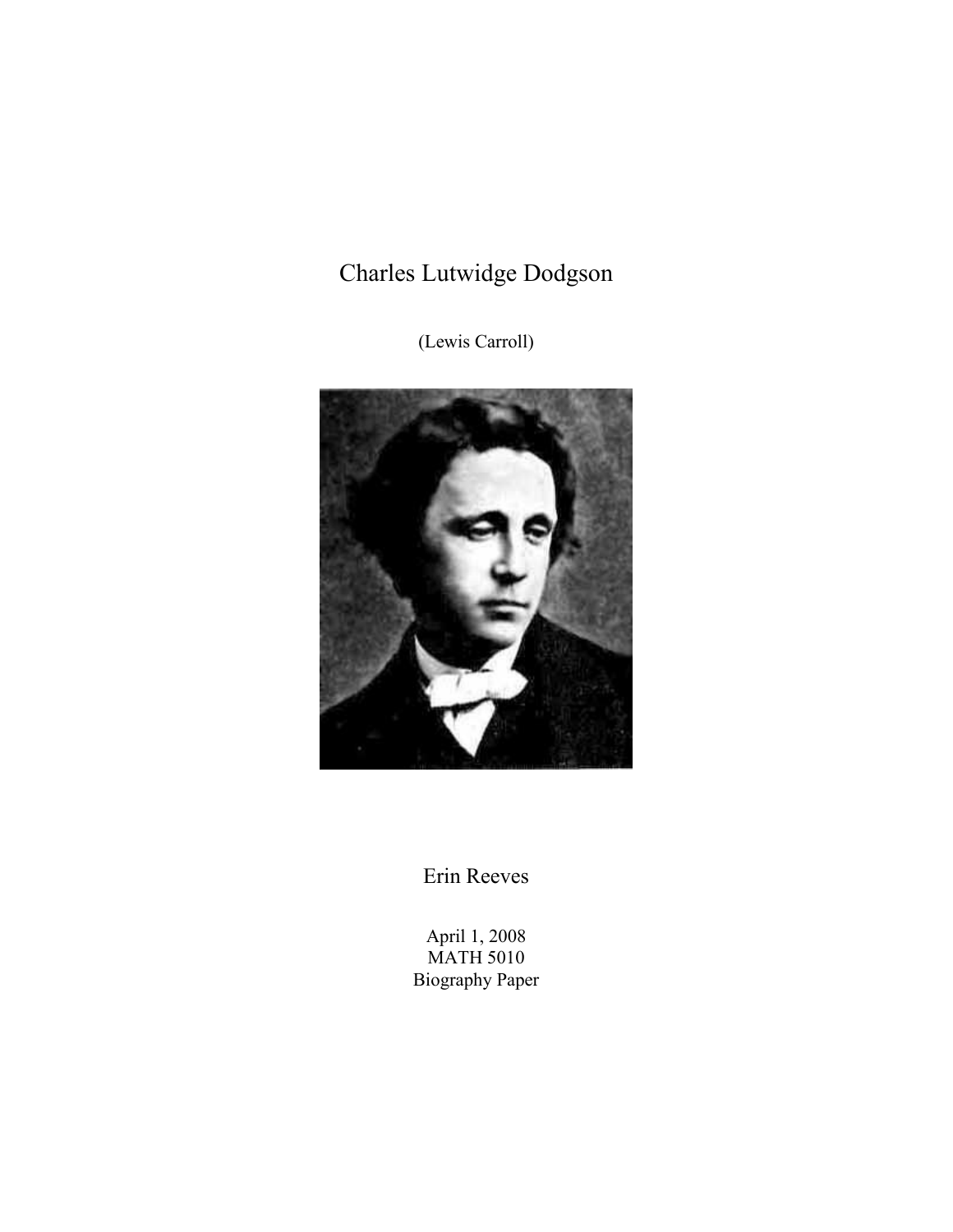# *Table of Contents*

| Introduction                  | $\overline{2}$ |
|-------------------------------|----------------|
| Early Life                    | $\overline{2}$ |
| <b>Education &amp; Career</b> | $\mathfrak{Z}$ |
| Mathematician & Logician      | 8              |
| Geometry                      | 8              |
| Determinants                  | 9              |
| Elections                     | 10             |
| Logic                         | 10             |
| The 'Alice' Books             | 13             |
| <b>Other Literary Works</b>   |                |
| Death                         | 15             |
| Conclusion                    | 15             |
| Chronology                    | 17             |
| List of Published Works       | $18\,$         |
| <b>Works</b> Cited            |                |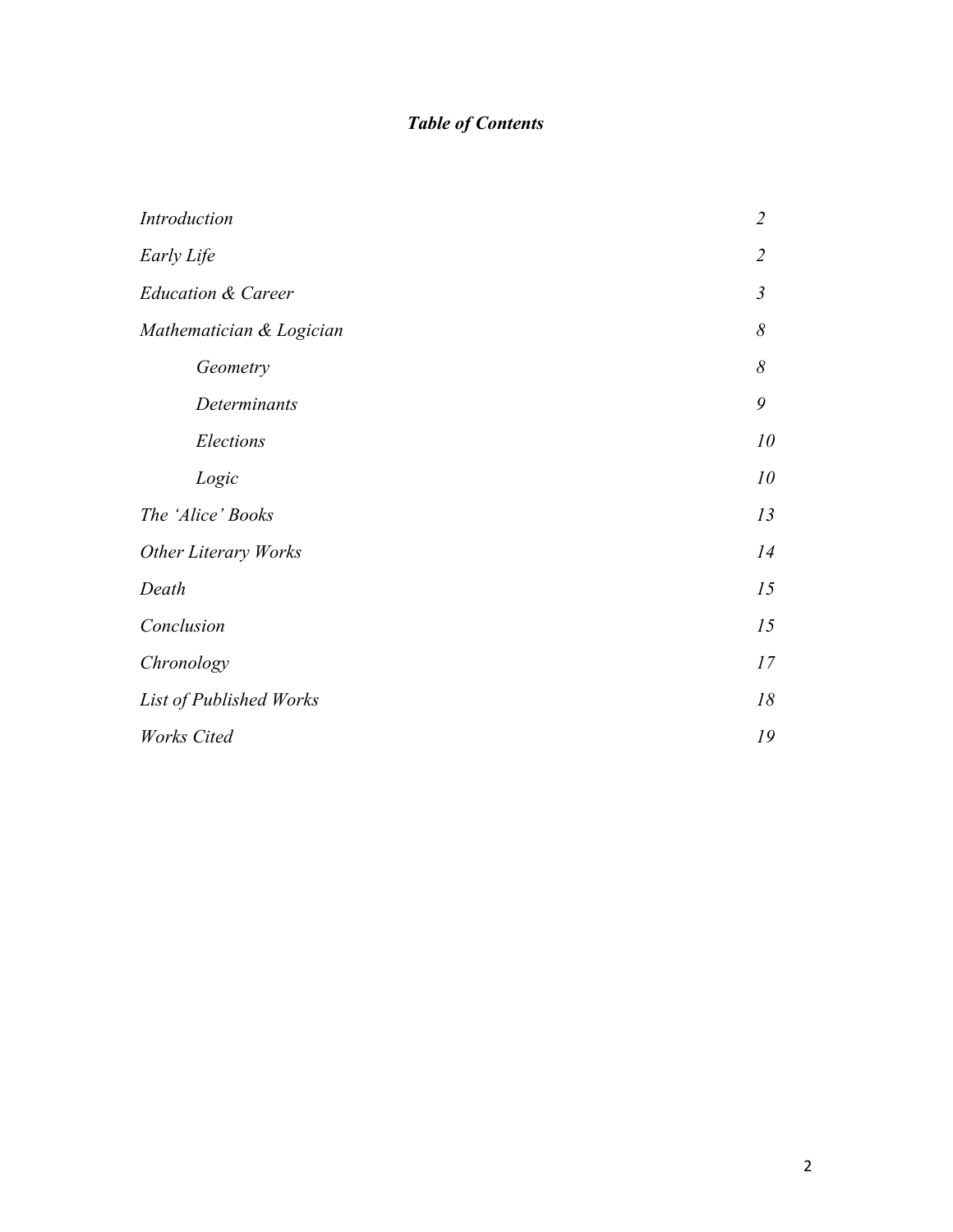#### *Introduction*

A simple search on the Internet of "Charles Lutwidge Dodgson" will yield few interesting results, mostly to do with logic and mathematics. If, however, one were to search for "Lewis Carroll," a wealth of fascinating web pages would come up, filled with photographs, poetry, and nonsense. Ironically, these two seemingly irreconcilably different characters are in fact one and the same. Lewis Carroll, best known as the author of the classics *Alice's Adventures in Wonderland* and *Through the Looking Glass*, was the nom-de-plume of the mathematician and logician Reverend Charles Lutwidge Dodgson.

#### *Early Life*

Charles Lutwidge Dodgson was born on January 27, 1832, in Daresbury, Cheshire, the third child and the eldest son in a brood of eleven children. His father, the Reverend Charles Dodgson, had studied "mathematics and classics" at Oxford University and later was appointed a mathematics lecturer at Oxford where he also held a Fellowship.[1] After giving up his Fellowship at Oxford to marry his cousin Frances Jane Lutwidge in 1827, he became a curate at All Saints' Church in Daresbury. Charles Lutwidge was baptized in his father's church on July 11, 1832.<sup>[1]</sup>

In 1843, the family moved to Croft-on-Tees in Yorkshire, where his father took a position as the local vicar (and thereby substantially increasing the family income).[1] The family was able to live in a large three-storied Georgian rectory with a full garden, a luxury compared to the small accommodation they had had in Daresbury.<sup>([1];[3],8)</sup> It was in Croft that young Charles started writing poems and stories with the "Rectory Magazines," his own "publication" to which all family members where expected to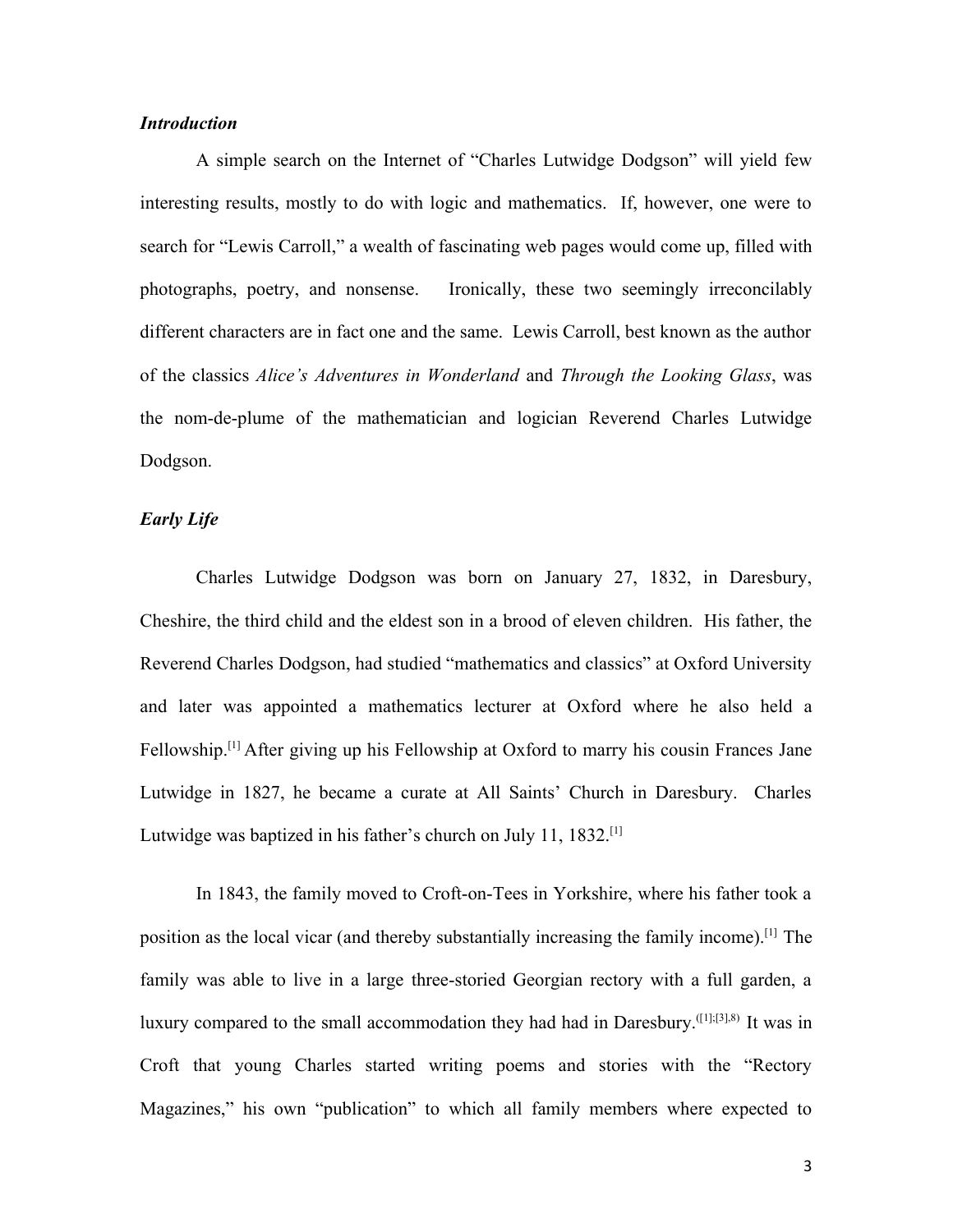contribute.<sup>[2]</sup> Those that still survive are almost all written by Charles; those eventually published include "*Useful and Instructive Poetry* (1845; published 1954), *… The Rectory Umbrella* (1850-1853, published in 1932), and *Mischmasch* (1853-62; published with *The Rectory Umbrella* in 1932)."[2]

#### *Education*

Throughout his childhood, Dodgson, like all his siblings, was given the rudiments of basic education by his parents. His reading material, being the son of a minister, was understandably primarily religious in nature, and by the age of seven he had read *Pilgrim's Progress,* a remarkable feat for one so young.<sup>[1]</sup> His love of mathematics was instilled in him by his father, and indeed Charles "looked up to his father and wished to be like him. … Not only did Dodgson model himself on his father, but his father also wanted his son to follow in his footsteps by studying mathematics at Oxford, then obtaining a Fellowship, marrying and becoming a vicar."[1]

In August 1844, Dodgson was enrolled in Richmond School, just ten miles away from home. He was a boarder student, living in the house of the headmaster, James Tate, along with his wife and six children and several other students.  $^{(3,1,14)}$  Stuart Dodgson Collingwood remarked in *The Life and Letters of Lewis Carroll* that Dodgson "loved his 'kind old schoolmaster,' as he affectionately called him." The headmaster returned the compliment and reported to his parents that Dodgson possessed "a very uncommon share of genius[,] … capable of acquirements and knowledge far beyond his years, while his reason is so clear and so jealous of error, that he will not rest satisfied without the most exact solution of whatever appears to him obscure. He has passed an excellent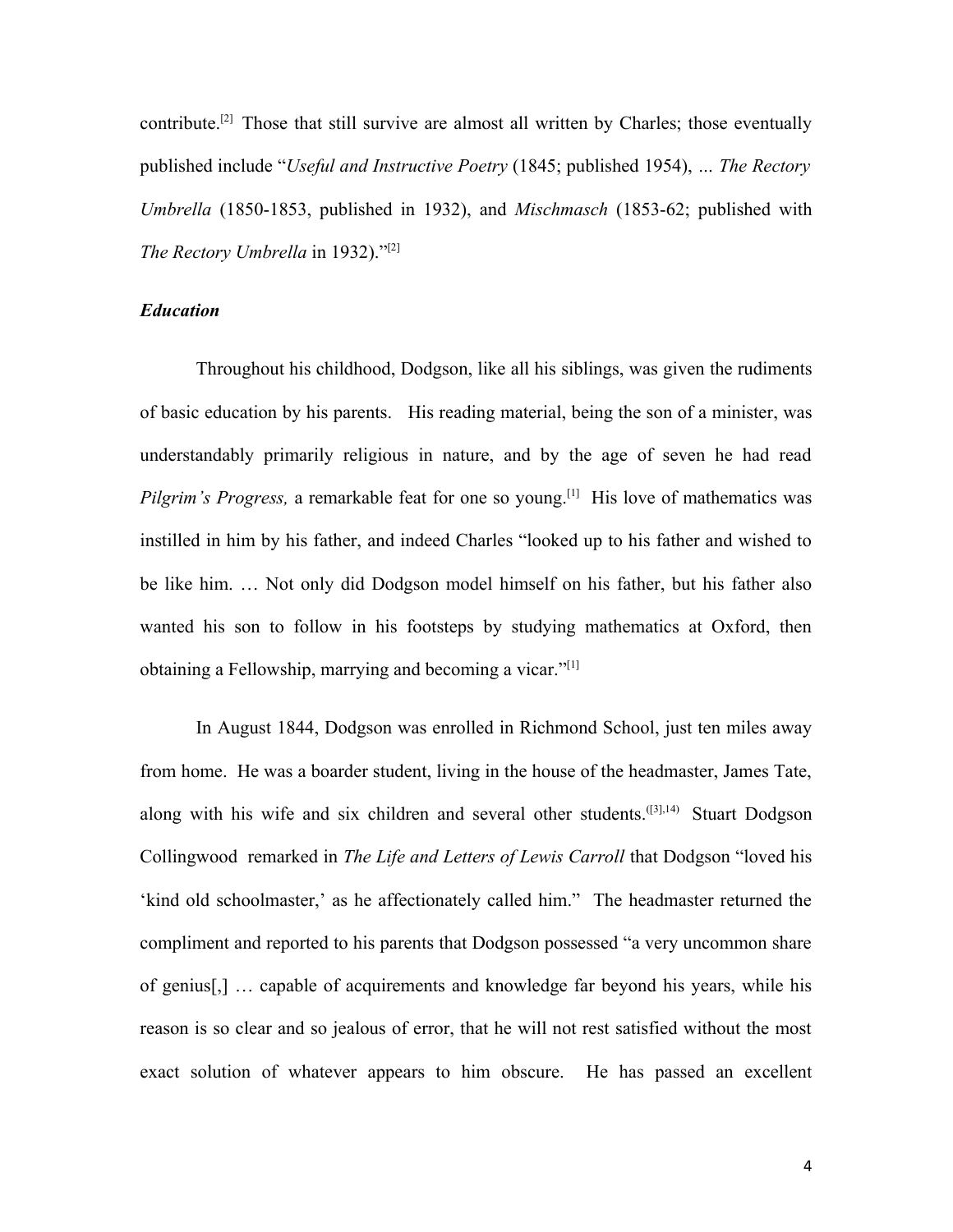examination just now in mathematics, exhibiting at times an illustration of that love of precise argument, which seems to him natural."([4],24-25) Dodgson's love of mathematics was certainly fostered in the environment at Richmond, where he felt he led his peers and won many prizes. He left Richmond in November 1845.<sup>[12]</sup>

On his fourteenth birthday, Dodgson entered Rugby School, a public school of some esteem. Here Charles struggled to survive the daily rigors of the traditional bullying – or "fagging" as it was called at the time.  $^{[3],19)}$  Although constantly miserable, he managed to keep his studies up and won a "steady stream of prizes. Again mathematics was his favorite subject, but he also excelled at divinity."[1] In the spring of 1848 he caught a case of whooping cough, which gave him a susceptibility to bronchial coughs that plagued him off and on for the rest of his life. Later that year he caught the mumps, which left him permanently deaf in his right ear.<sup>[1]</sup>

Dodgson graduated from Rugby in December 1849, and in May matriculated at (that is, enrolled in) Christ Church College Oxford, his father's alma mater. According to St. Andrew's University's MacTutor biography, due to a "shortage of accommodation … he had to return to his parent's home in Croft"<sup>[1]</sup> and wait for almost a year before starting at Oxford. On January 24, 1851, Dodgson arranged to live with the Rev. Jacob Ley, a friend of his father, but had to return home almost immediately due to the sudden death of his mother on January  $26$ .<sup>[1]</sup> "When he returned to Oxford [after the funeral] he was filled with determination to work hard so that he might win scholarships and become financially independent. … [I]n November 1851 he was awarded a Boulter Scholarship worth £20 a year."[1] In December 1852, he received a Second Class in classics and a First Class (B.A.) in mathematics and was awarded a Fellowship. This came with £25 a year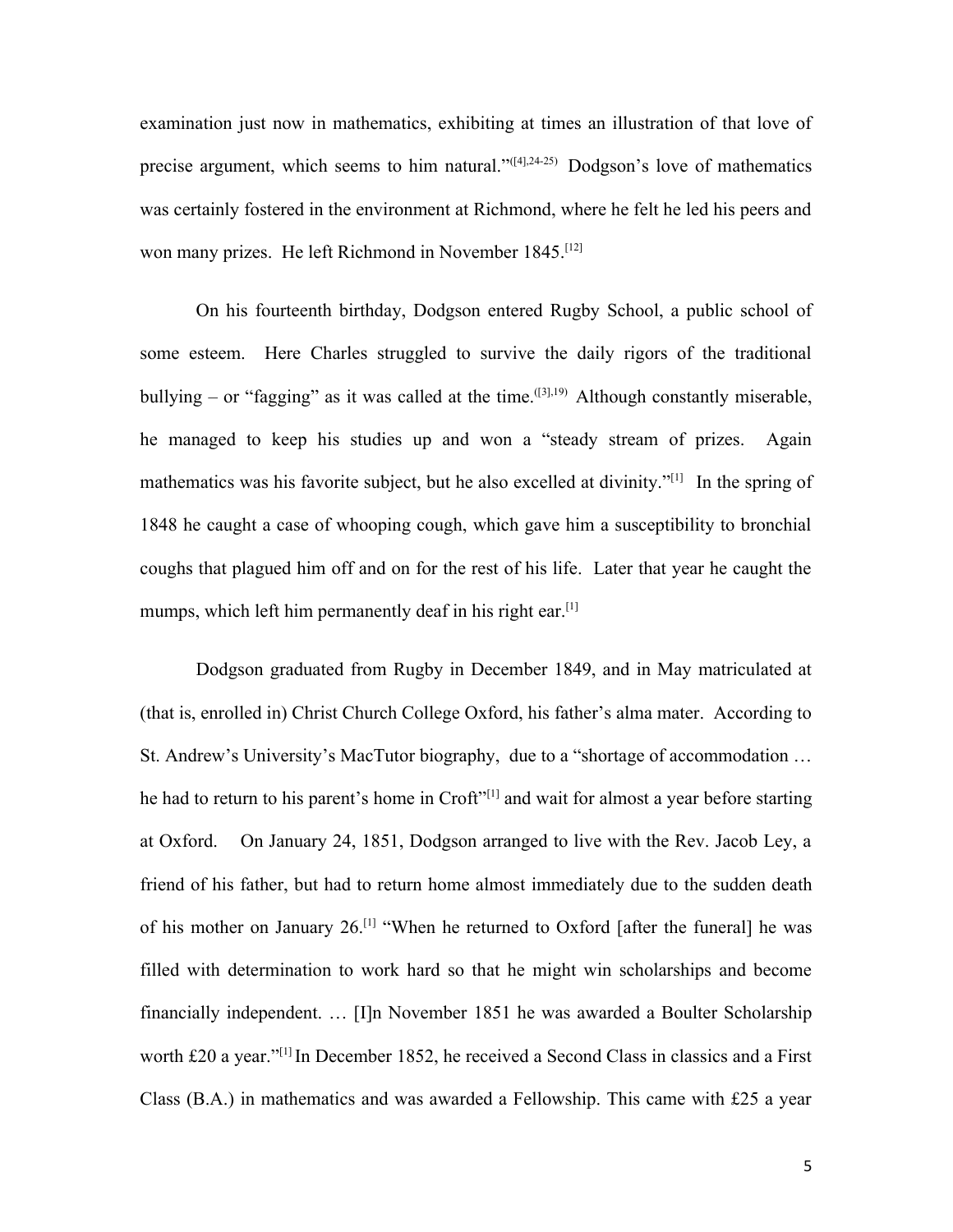for life and the right to live in Christ Church College. The Fellowship also required him to take Holy Orders and to remain unmarried.[1] Following his ordination, he could have gone on to become a vicar, as his father had done, and so could have married and been appointed to a parish by the college. "But," as the Encyclopedia Britannica Online states, "he felt himself unsuited for parish work and, though he considered the possibility of marriage, decided that he was perfectly content to remain a bachelor." $[2]$ 

After receiving his Fellowship, Dodgson' next goal was to obtain an appointment as a mathematics lecturer in Oxford (with its stipend of £200 a year), again following in his father's footsteps. He started taking pupils in an unofficial tutoring capacity, which took up to fifteen hours a week, "which does not leave me much time for scholarship," he wrote in his diary.<sup>([3],51)</sup> He sat the scholarship examinations for the lectureship on March 22, 1855. He finished only five questions in the morning exam, and four in the afternoon. The following morning he succeeded in only two questions, and did not bother to show up for the final paper that afternoon.<sup> $([3], 51)$ </sup> When the scholarship went to someone else he wrote in his diary:

"It is tantalizing to think how easily … I might have got it, if I had only worked properly during this term, which I fear I must consider as wasted. However, I have now got a year before me, and with this past term as a lesson … I mean to have read by next time, Integral Calculus, Optics (and theory of light), Astronomy, and higher Dynamics. I record this resolution to shame myself with, in case March 1856 finds me still unprepared, knowing how many similar failures there have been in my life already."<sup>[1]</sup>

He took on up to fourteen pupils for the Mathematical Examiner G. W. Kitchin after this, hoping that it would be "decidedly favourable to my getting the lectureship hereafter, though it by no means secures it." $(3,52)$  He was also appointed the sub-librarian at Christ Church (a position that also brought in £35 a year), which added to his already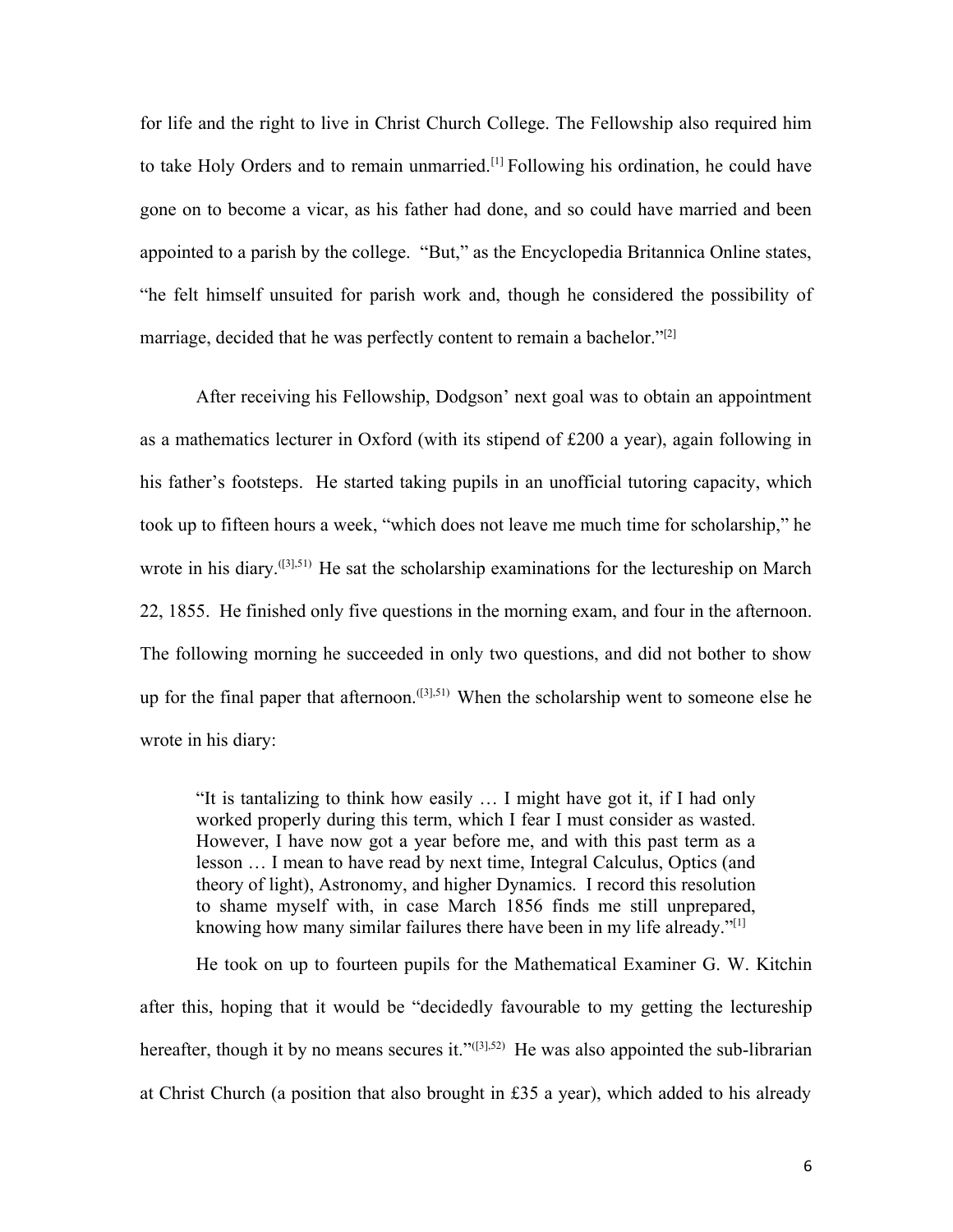hectic schedule.<sup>([3],50)</sup> It is also interesting to note that about this time, Dodgson wrote the first stanza of his most famous poem, 'Jabberwocky', that later appeared in full form in *Through the Looking Glass* in 1872*:*

> *'Twas bryllyg, and the slythy toves Did gyre and gimble in the wabe; All mimsy were the borogoves,* And the mome raths outgrabe.<sup>([5],76)</sup>

Also during this time, he "began arranging a scheme for teaching systematically the first part of Algebraic Geometry: a thing which hitherto no one seems to have attempted. I find it exceedingly difficult to do it in anything like a satisfactory way." In May he received the Bostock Scholarship, worth £20 a year, and wrote out "in an improved form the *Fifth Book of Euclid Proved Algebraically* and … made considerable progress in my treatise in Algebraic Geometry."([3],52) When he returned to Oxford in October 1855 after a lecturing trip, he was made a Mathematics Lecturer. Exactly when this occurred is not known; that particular volume of diaries is missing.([3],55) At the end of the year, he wrote:

"I am sitting alone in my bedroom this last night of the old year, waiting for midnight. It has been the most eventful year of my life: I began it a poor bachelor student, with no definite plans or expectations; I end it a master and tutor in Christ Church, with an income of more than £300 a year, and the course of mathematical tuition marked out by God's providence for at least some years to come. Great mercies, great failings, time lost, talents misapplied – such has been the past year." $(14,61)$ 

Charles Dodgson remained a lecturer at Christ Church in Oxford until 1881, a total of 25 years. He noted wryly after his final lecture that his first lecture had been attended by nine students; his last was attended by only two.<sup>[6]</sup> During his tenure, in addition to his literary work and mathematical and logical output he wrote countless treatises and guides for students on a variety of topics. [6]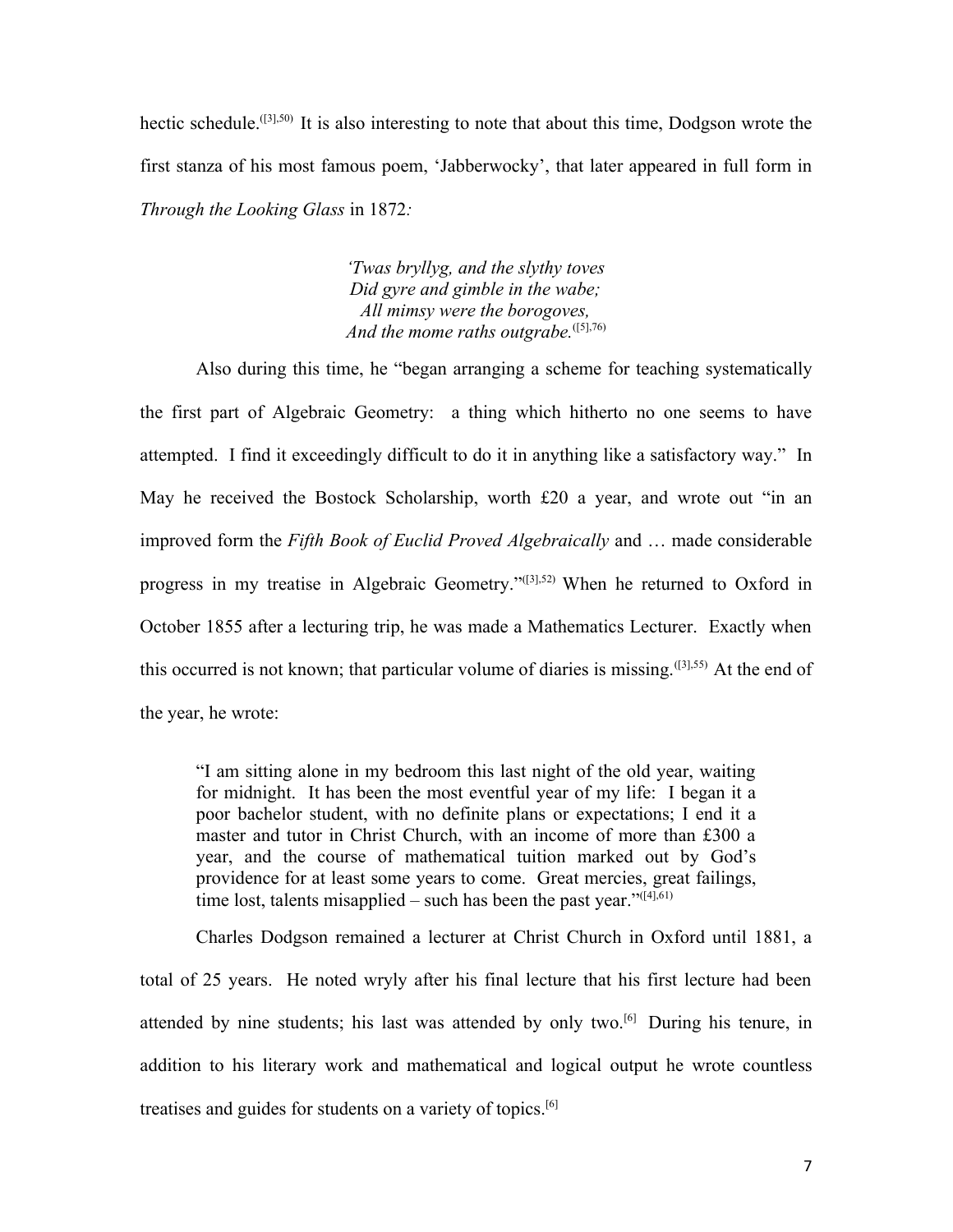#### *Mathematician & Logician*

The old theory on Dodgson's attitude toward scholarly research was that he worked in a bubble, neither keeping up with current events in academia nor bothering to read books on the topics he was working on. Volume 4 of the Complete Scientific Dictionary of Scientific Biography (DSB) states that he "made no attempt to keep abreast of contemporary advances in mathematics or logic or to discuss his ideas with other academics."<sup>[6]</sup> This misconception, refuted by the discovery of previously unpublished letters, diaries, and manuscripts, was rescinded by Volume 20 of the DSB, which states that he in fact enjoyed a lively correspondence with a number of the notable mathematicians and logicians of his day. It was also common for a British scholar in the Victorian era to be disdainful of and to ignore academic advances made on the Continent. [7]

#### *Geometry*

Dodgson's love of geometry – of the traditional Euclidean genre – dominated much of his published work. In 1872, he "wrote out 'the Definitions, etc., of Euclid Book I by plan of improving by modern lights but keeping much of the original idea as possible.'"([3],383) Dodgson loved the tradition of Euclid and thought him to be a great original thinker. According to Morten N. Cohen's biography, "he did not tamper with Euclid's text, but sought to clarify it, to make it available to new generations, to make Euclid meaningful for his time."([3],383) His first attempts at making Euclid's work more readily understandable were *Euclid, Books I, II,* which were published privately in 1875 and then by Macmillan in 1882; their eighth editions were brought out during Dodgson's lifetime. ([3],384) His other publications on geometry include *A Syllabus of Plane Geometry*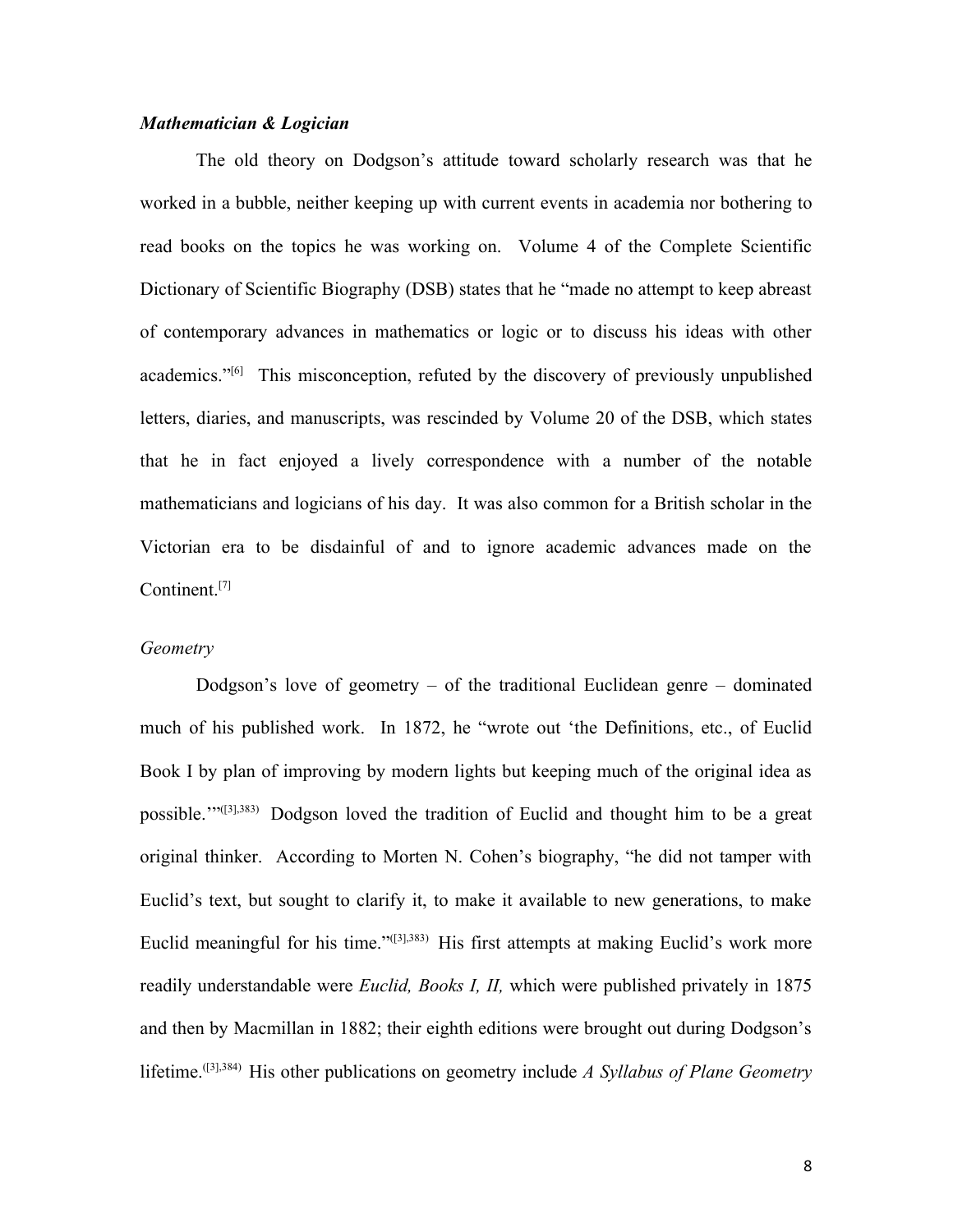(1860), *Notes on the First Two Books of Euclid, Designed for Candidates for Responsions* (1860), *The Formulae of Plane Trigonometry* (1861), and *Curiosa Mathematica, Part I, A New Theory of Parallels* (1888), in which Dodgson "presented his own ideas on dealing with [Euclid's] parallel axiom."([1];[3],384)

His most famous work on geometry, however, was a four-act comedy entitled *Euclid and His Modern Rivals* (1879), which he created not as an attack on non-Euclidean geometry as is commonly thought, but "to defend using Euclid's *Elements* as a method of teaching geometry."<sup>[7]</sup> The play started out as a pamphlet in 1876, at which Dodgson would work continuously. On September 23, 1877, he wrote in his diary of his new idea "of throwing my pamphlet … into an entirely different form, viz., a series of dialogues between 'Geometer' on the one hand and Euclid … on the other. The dramatic form will popularize it, and will make any 'chaff' much less out of place than in a regular treatise."([3],384) The result was a mathematical work on Euclid and his non-Euclidean brethren, written with Dodgson's whimsical literary wit. According to Volume 4 of the DSB, the play centers around a mathematics lecturer, Minos, in whose dreams Euclid argues for the validity of his *Elements* with such modern rivals "as Legendre and J. M. Wilson and, naturally, routs the opposition."<sup>[6]</sup> At one point the ghost of Euclid states before disappearing, "we will meet again when you have reviewed my Modern Rivals one by one. If you had any slow music handy, I would vanish to it: as it is… [*Vanishes without slow music*]"<sup>[7]</sup> Volume 20 of the DSB goes on:

"Euclid sums up saying: - 'Let me carry with me the hope that I have convinced you of the importance, if not the necessity, of retaining my order and numbering, and my method of treating straight lines, angles, right angles, and (most especially), parallels. Leave me those untouched,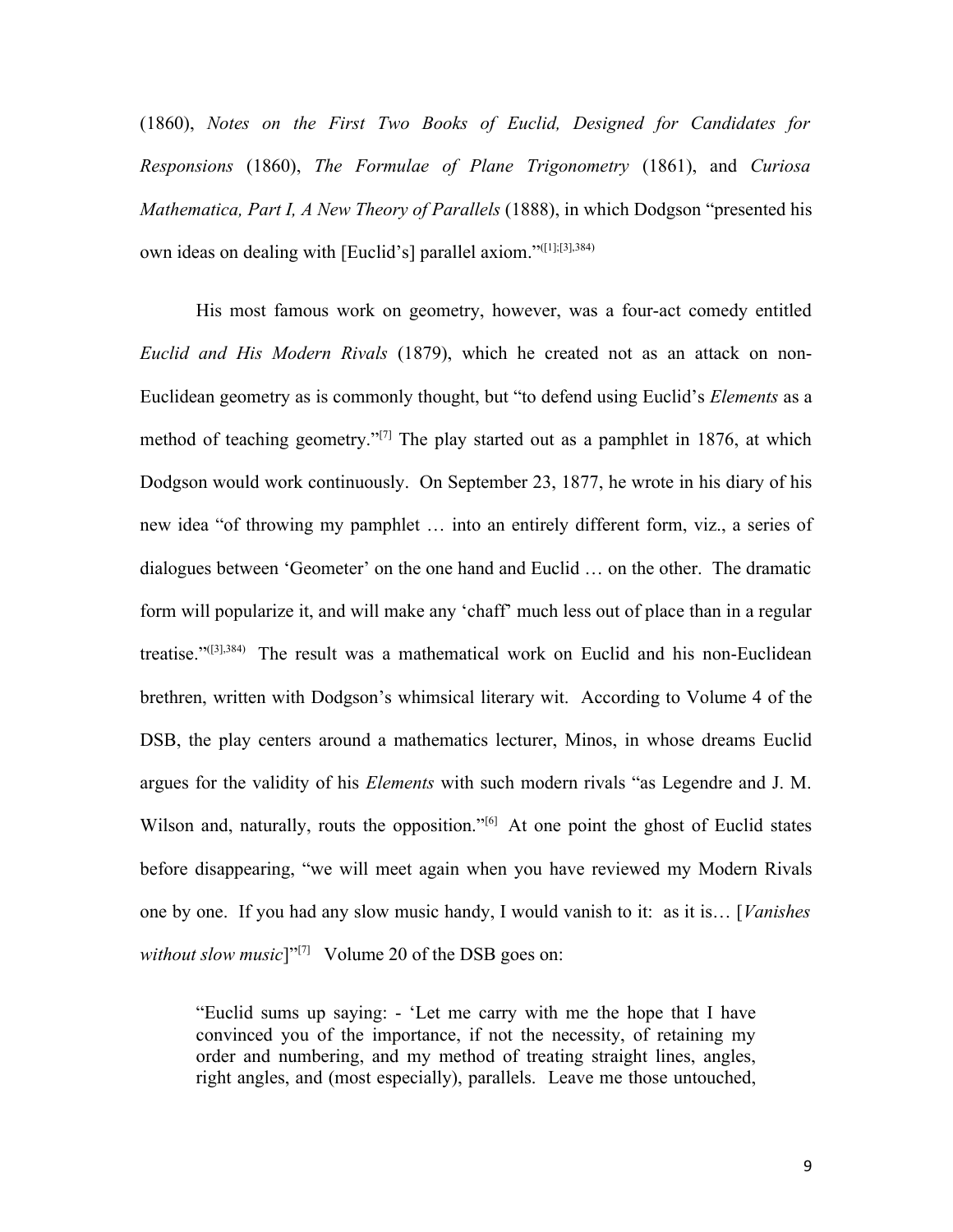and I shall look on with great contentment while other changes are made  $, \, \cdot \, , [7]$ 

#### *Determinants*

According to Volume 20 of the Complete Dictionary of Scientific Biography (DSB), Dodgson's work in the theory of determinants is one of the two areas of mathematical science in which his work is fully recognized.[7] In 1866, he published *An Elementary Treatise on Determinants* in the journal *Proceedings of the Royal Society.* The book, *An Elementary Treatise on Determinants with Their Application to Simultaneous Linear Equations and Algebraical Geometry,* to which he appended his Royal Society paper, was published by Macmillan in 1867.<sup>([3],256)</sup> His method, as laid down in these publications, was one of "computing Determinants arithmetically by 'condensation,' and for applying the process to solving simultaneous Equations."([3],265) Victor J. Katz quotes Dodgson's Theorem in *A History of Mathematics* as follows:

**Dodgson's Theorem:** *If there are m equations, containing n variables (n ≥ m), and if there are among them r equations which have a nonvanishing order r determinant of their unaugmented matrix; and if when these r equations are taken along with each of the remaining equations successively, each set of* r + 1 *equations has ever order* r + 1 *determinant of its augmented matrix equal to zero, then the equations are consistent. If any nonvanishing order r determinant of the system of r equations is selected, then the n – r variables whose coefficients are not contained in it may have arbitrary values assigned to them. For each such set of arbitrary values, there is only one set of values for the other variables,* and the remaining equations are dependent on these r equations.<sup>([9],696)</sup>

Cohen's biography states that the "treatise continues to be valuable" even today.([3],266) According to Cohen, Edward Wakeling wrote in a private letter that "Dodgson's method is 'computerisable'; it does not require the usual intermediary decisions to be made in the calculation; the procedure is robust."([3],266) Francine Abeles added in "Determinants and Linear Systems, Charles L. Dodgson's View" that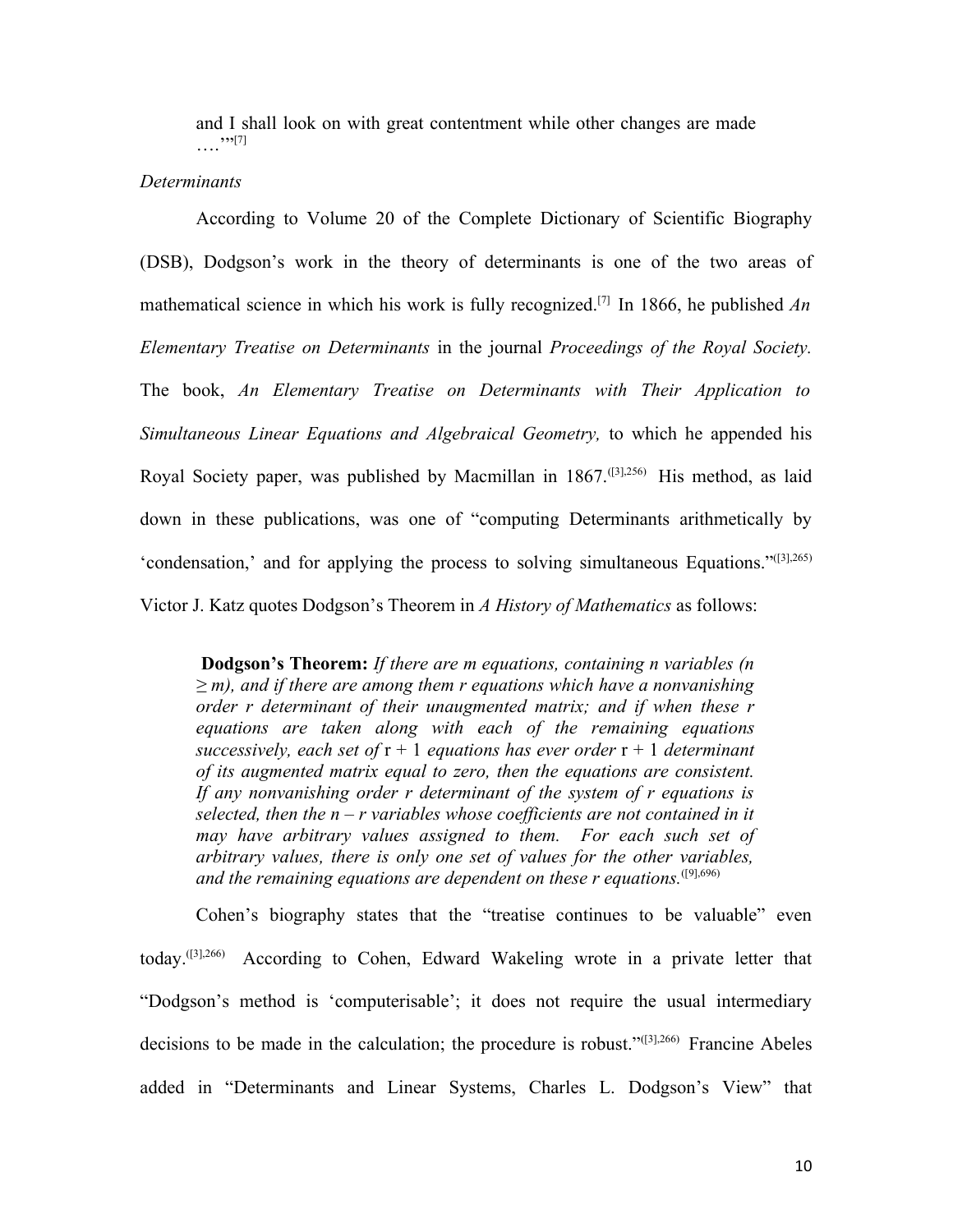"[c]ompared to the standard method of his time … Dodgson's method is a model of computational simplicity. … It is possible that Dodgson produced the first proof in print of … [a] fundamental theorem on rank."([3],266)

#### *Elections*

The other area of mathematical science in which Dodgson is recognized is the subject of elections and voting theory. His interest in the area stemmed from tennis tournaments (or rather, betting and rationality in tennis tournaments) and proportional representation.[7] His first publication in 1873 was a pamphlet that discussed different methods at arriving at fair majorities, and advocated the use of a matrix notation for multiple decisions. [6] His most significant contributions to this area were *Parliamentary Elections* and *The Principles of Parliamentary Representation*, both published in 1884.[1] Francine Abeles states that in these Dodgson presents "a complete and unified approach to the electoral reform issues which were being discussed at the time, but in doing so he developed and contributed ideas to game theory which are well in advance of the  $1880s.$ "[1]

#### *Logic*

Dodgson viewed logic as a game, a recreational tool that honed his mathematical and reasoning skills. It is interesting to note that all his logical works were published not under his own name, as his academic writings were, but under his literary pseudonym of Lewis Carroll. His first book on the topic, *The Game of Logic* (1886), was intended to make logic easy and entertaining to children of all ages, "by casting syllogisms amusingly instead of dryly and adding spice to explanatory material."<sup>([3],446)</sup> A syllogism, according to the Encyclopedia Britannica Online, is a valid deductive argument having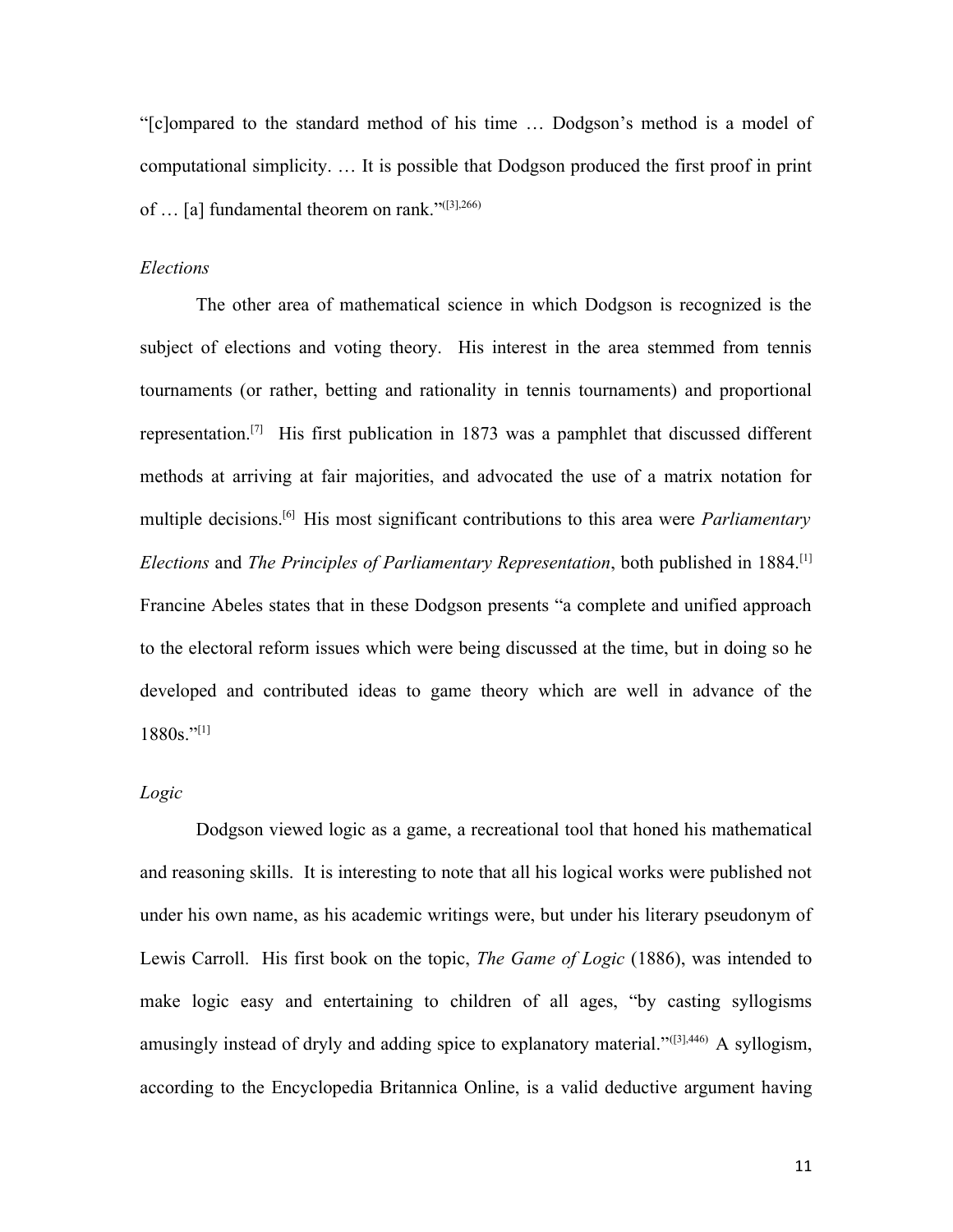two premises and a conclusion."<sup>[10]</sup> The following syllogism appeared in Dodgson's book *Symbolic Logic* (1896), which left the conclusion unexpressed:

> "All my sons are slim. No child of mine is healthy who takes no exercise. All gluttons who are children of mine are fat. No daughter of mine takes any exercise."[10]

Dodgson had a distinct taste for word games, and often introduced acrostics, a puzzle or poem in which the first letter of each line spells out a word or name, into his logical and even literary works. The poem at the end of *Through the Looking Glass*, for example, spells the name Alice Pleasance Liddell.<sup>[11]</sup> Dodgson's dedication to *The Game of Logic* was to the daughter of the illustrator of his book *The Hunting of the Snark,* Climène Mary Holiday. The acrostic in this poem, however, is revealed in the second letter of each line:

> I charm in vain: for never again All keenly as my glance I bend, Will Memory, goddess coy, Embody for my joy Departed days, nor let me gaze On thee, my Fairy Friend!

Yet could thy face, in mystic grace, A moment smile on me, 'twould send Far-darting rays of light From Heaven athwart the night, By which to read in very deed Thy spirit, sweetest Friend!

So may the stream of Life's long dream Flow gently onward to its end, With many a floweret gay, A-down its willowy way: May no sigh vex, no care perplex, My loving little Friend! $(I<sup>3</sup>],447$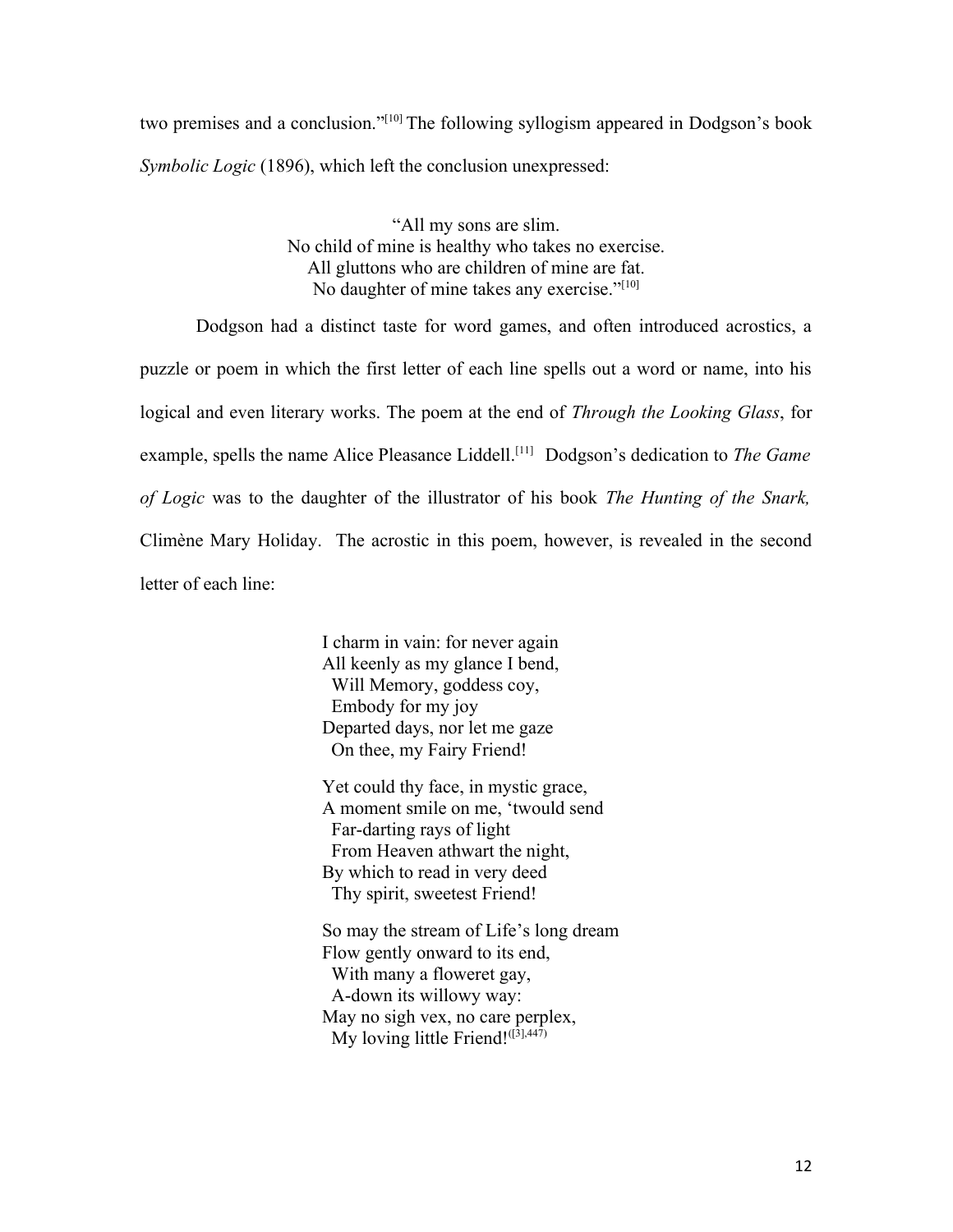Dodgson's other logical area of expertise was in the creation of cryptograms or ciphers. Between 1858 and 1875, he created five ciphers, most of which were used in his correspondence with children.<sup>[11]</sup> All his ciphers were based on substitution systems, in which a letter or the value of a letter is substituted by another letter or value, and most involved using a keyword as the basis of the cipher. Without this keyword, he believed, the cipher(s) would be unbreakable, "even if the plaintext were available" for all to see.<sup> $([11], 700)$ </sup> His first four ciphers, the Key-Vowel cipher (1858), the Matrix cipher (three days later in1858), the Alphabet cipher (1868), and the Telegraph cipher (April 1868) were all used to communicate with child friends. His final cipher, however, the *Memoria Technica* (1875) was created as a method of remembering logarithms or complicated numbers by composing verses.  $^{([11],705)}$  For example, "to remember the date Cromwell was made Protector, 1653, Dodgson wrote the couplet:

Ambition was thy fault: Thine own self to exalt.

The integers: 6, 5, 3 (1 being understood) are enciphered by the letters: 'x', 'l','t' using the scheme below:

> 1 2 3 4 5 6 7 8 9 0  $\overline{b}$  d t f  $\overline{1}$  s p h n z c w j qu v x m k g  $r"$ <sup>([11],704)</sup>

Using this method, Dodgson was able to remember any number correct to seven places.<sup>([11],705)</sup> This cipher was also used in letters to friends, and he taught it as a memory aid to his students in several local schools.<sup>([11],706)</sup> His talent as a logician helped him to create the means with which he often memorized numbers or algorithms, and provided an added layer of entertainment in his correspondence with children.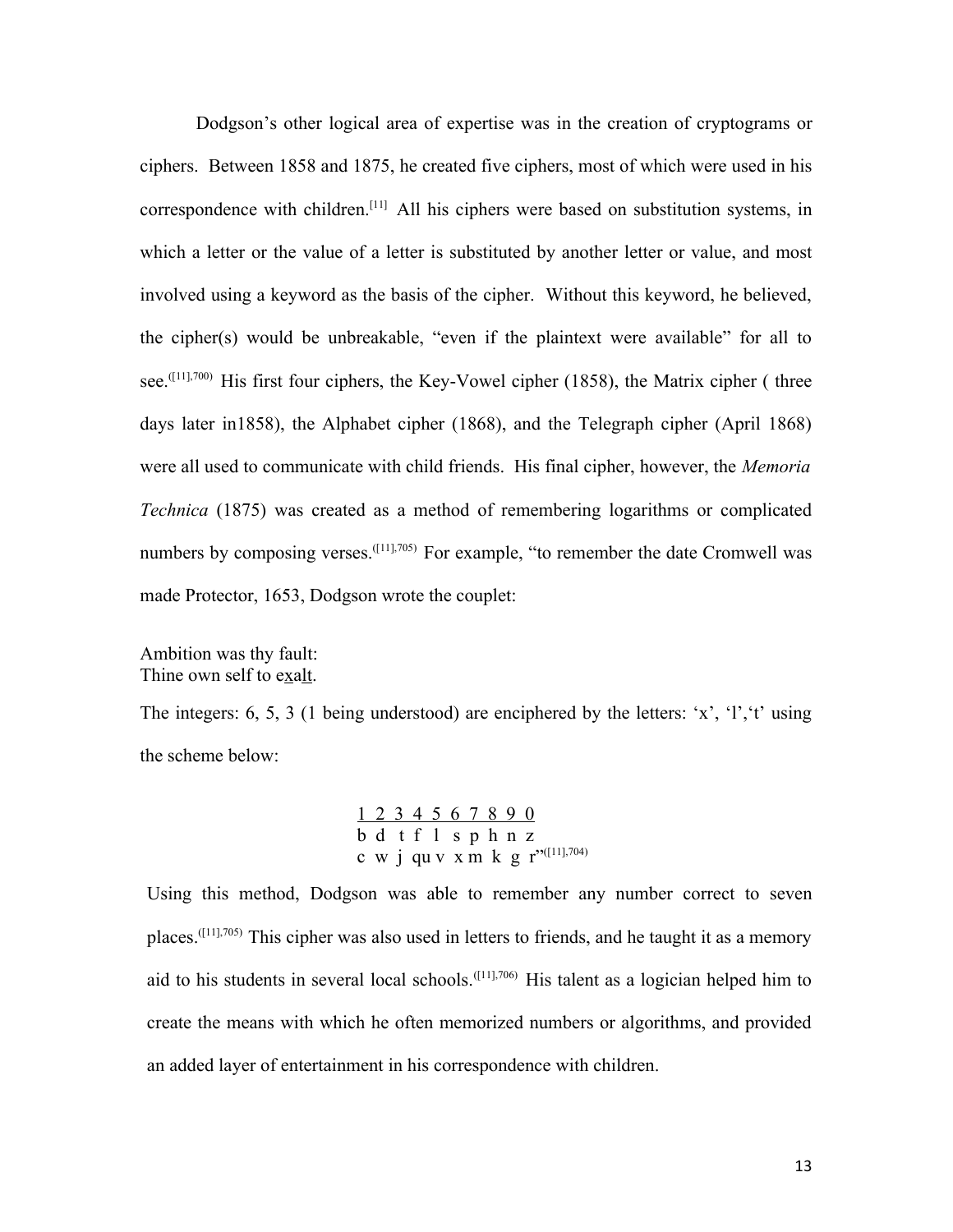#### *The 'Alice' Books*

"[Dodgson] was fond of children…, of Tuesdays, and of the number 42," states Martin Gardner in *The Universe in a Handkerchief*. ([8],12) Indeed Dodgson's friendships with children – particularly little girls – has long been the subject of some controversy. He delighted in entertaining his young guests with stories from his ever vivid imagination, poetry, and games of his own invention, and kept up correspondence with countless children throughout his adult life, often losing interest when they grew up. His fondness for photographing, among other things, young girls in varying states of undress has often called into question Dodgson's sexuality. One of his favorite photography subjects was Alice Liddell, the youngest daughter of the dean of Christ Church, Henry George Liddell.<sup>[1]</sup> Alice later recalled in 1932 how she and her sisters: "...used to sit on the big sofa on each side of him, while he told us stories, illustrating them by pencil or ink drawings as he went along … He seemed to have an endless store of these fantastical tales, which he made up as he told them, drawing busily on a large sheet of paper all the time."[1] One of these "fantastical tales" went on to become one of the most famous stories in English literature.

The official version of the creation of *Alice's Adventures in Wonderland* has become something of legend. Both Dodgson and Alice Liddell told the story of the day in 1862 that they and her two sisters were enjoying a rowing party on the nearby river, when "came the old petition of 'Tell us a story," and so began the ever-delightful tale."([4],96) Dodgson recalled in 1887 "how, in a desperate attempt to strike out some new line of fairy-lore, I had sent my heroine straight down a rabbit-hole, to begin with, without the least idea of what was to happen afterwards." $[2]$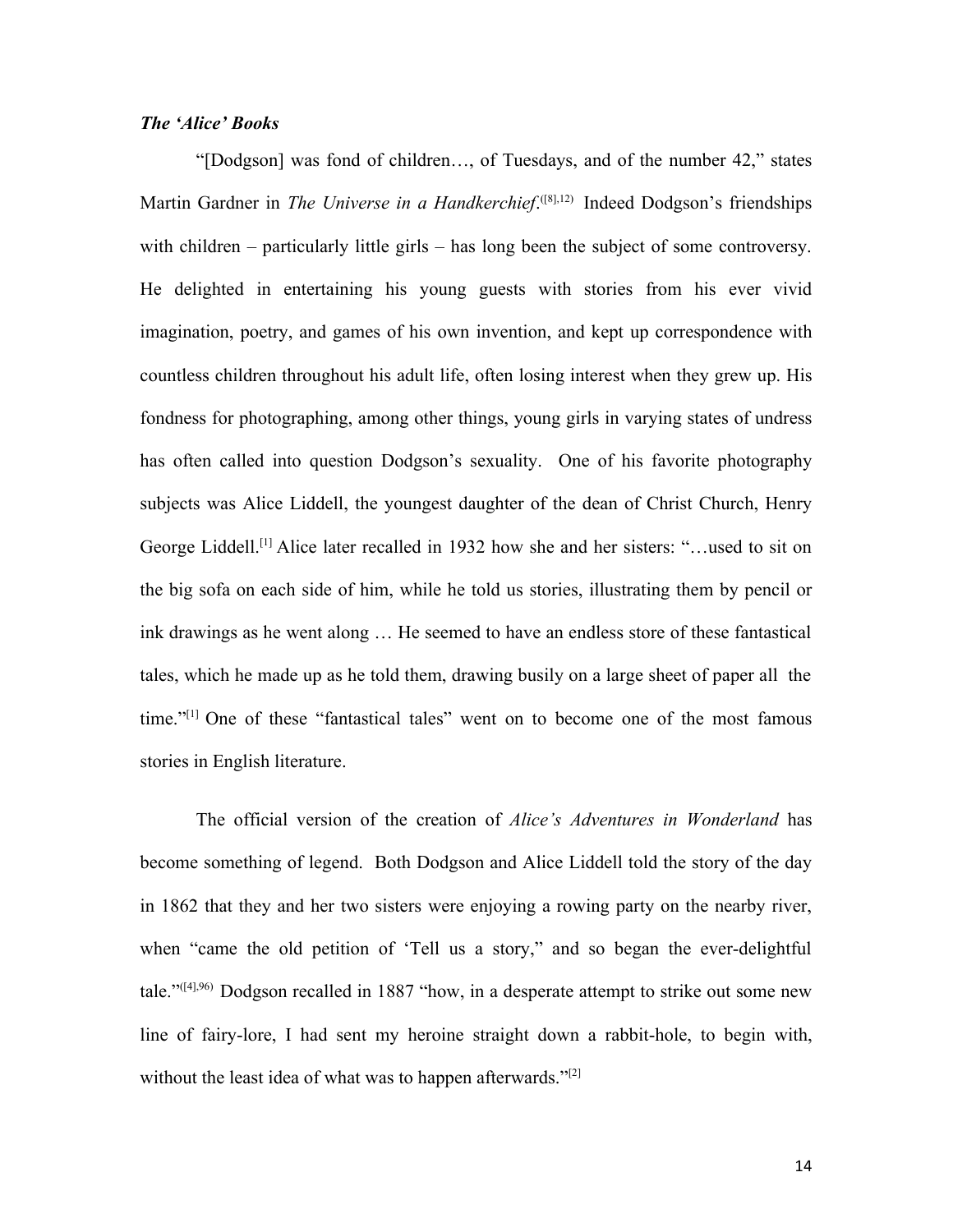Richard Duckson, who was also present during the famous rowing party, recalled that when they had taken the girls back to their home at the Deanery, "Alice said, 'Oh, Mr. Dodgson, I wish you would write out Alice's adventures for me.' He said he would try, and he afterwards told me that he sat up nearly the whole night, committing to a M.S. book his recollections of the drolleries with which he had enlivened the afternoon."([4],91)



Henry Kingsley, the noted author, later visited the Liddells and happened upon the manuscript Dodgson had written out at Alice's request. He "made it very clear" that Dodgson must publish the work, and after three years of polishing, adding, and editing, it was. The first (limited) edition of *Alice's Adventures in Wonderland* (originally *Alice's Adventures Under Ground*) was published by Macmillan with illustrations by John Tenniel in 1865.([6];[4],126) The success of this work

motivated Dodgson to write a sequel, and in 1872, *Through the Looking-Glass* was published.<sup>([4],214)</sup>

#### *Other Literary Work*

*Alice's Adventures in Wonderland* was not Dodgson's first foray into the world of literature and poesy. Nor was it his first publication under his famous pseudonym, which was derived by reversing the order of his first two names (Lutwidge Charles), Latinizing them (Ludovic Carolus), and Anglicizing them (Lewis Carroll). The earliest instance of an item being published under this name was a poem called 'Solitude,' which appeared in 1856.[2] His first collection of verses were published as *Phantasmagoria and Other*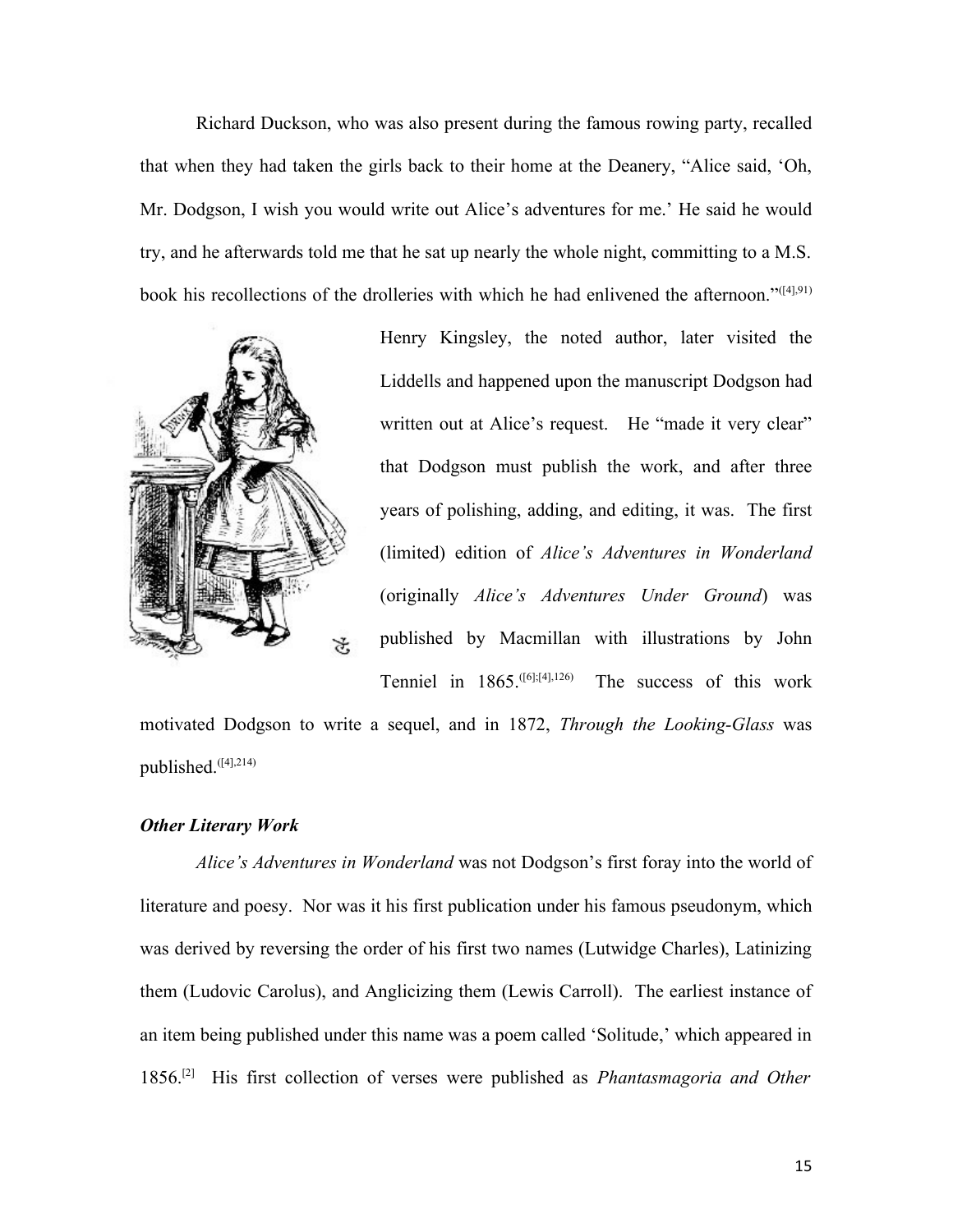*Poems* (1869) and were later separated, added to, and republished as *Rhyme? and Reason?* (1883) and *Three Sunsets and Other Poems* (1898).[2]*Rhyme? and Reason?* also contained *The Hunting of the Snark* (1876), a narrative poem that is considered "literature of the highest order" and "rivaled only by the best of Edward Lear."<sup>[2]</sup>

In 1885, he published *A Tangled Tale,* a collection of short stories and puzzles, and later returned to novel writing in the style of the *Alice* books in *Sylvie and Bruno* (1889) and its sequel *Sylvie and Bruno Concluded* (1893). At the time of his death in 1898, Dodgson was working on a collection of forty-two "delightfully diverting mindbenders," which were published along with his diaries and other manuscripts posthumously.[1]

#### *Death*

In early January 1898, Dodgson caught a cold that quickly turned into a bronchial infection. He had suffered a constantly from "bronchial trouble through his later years, owing in part, no doubt, to the miasmal river climate of Oxford."([3],526) His conditioned worsened rapidly, and on January 14, 1898, Rev. Charles Lutwidge Dodgson, aged sixtyfive, died in Guildford, Surrey (England). "Obituaries appeared in papers all over the world, funeral wreaths arrived from many admirers, the family were inundated by letters of condolence."([3],529)

#### *Conclusion*

Charles Dodgson's work in both the literary and mathematical arenas continue to flourish today, over a hundred years after his death. His *Alice* books still have been translated into dozens of languages, and several of words of his own creation – such as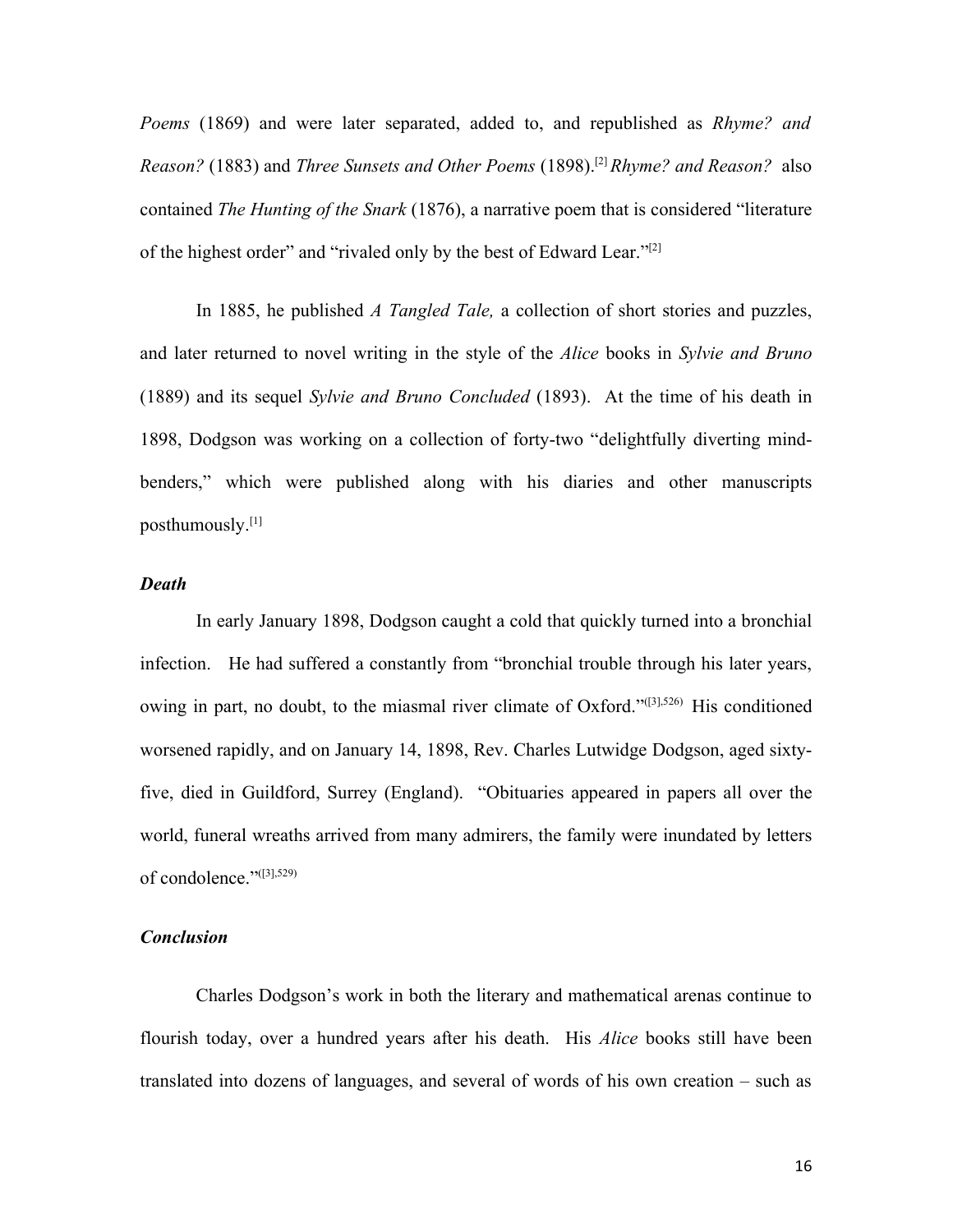'chortle', a combination of the words 'snort' and 'chuckle' – have been added to the English language. His work on determinants and elections is still relevant in mathematical texts today, and his logic puzzles still delight readers all over the globe. And although his two areas of work for which he is best known – literature and mathematics – seem to be mutually exclusive, it is easy to see how in Dodgson's (or Lewis Carroll's) world they were inextricably and undeniably linked; he could not have his logic without his nonsense.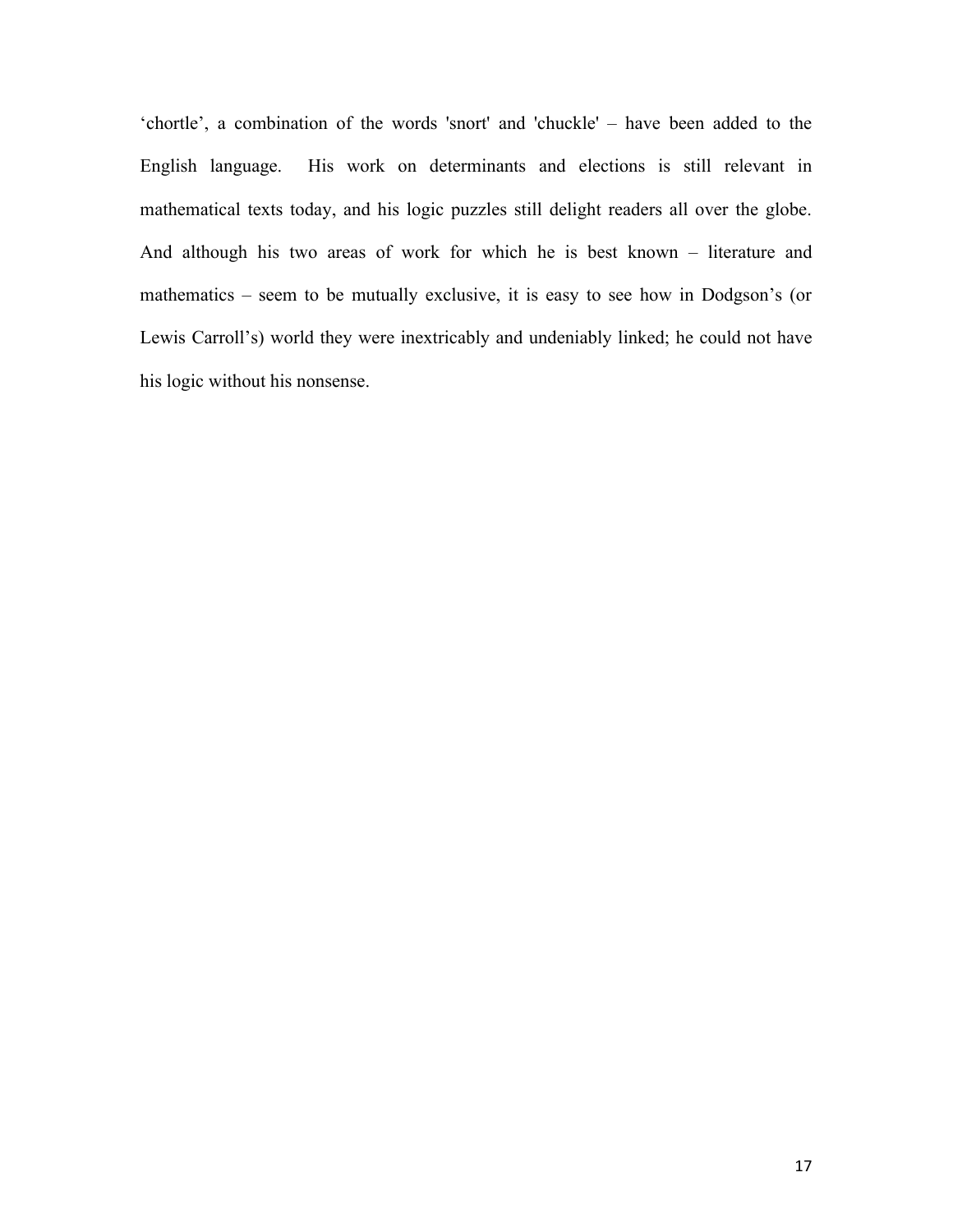## *Chronology*

| 1832 (Jan)   | Born in Daresbury, Cheshire                                                                            |
|--------------|--------------------------------------------------------------------------------------------------------|
| 1843         | Moved to Croft, Yorkshire                                                                              |
| 1844 (Aug)   | <b>Attended Richmond School</b>                                                                        |
| 1845 (Nov)   | Left Richmond School                                                                                   |
| 1846 (Jan)   | <b>Attended Rugby School</b>                                                                           |
| 1849 (Dec)   | Left Rugby School                                                                                      |
| 1850 (May)   | Matriculated at Christ Church, Oxford University                                                       |
| $1851$ (Jan) | Attended Christ Church, Oxford University                                                              |
| 1854 (Dec)   | Awarded B.A., First Class in Mathematics<br>Granted Fellowship of Oxford University                    |
| 1855         | Appointed Mathematical Lecturer at Christ Church                                                       |
| 1856 (Mar)   | Acquires first camera <sup>[1]</sup>                                                                   |
| 1861 (Dec)   | Ordained deacon <sup>[12]</sup>                                                                        |
| $1862$ (Jul) | Rowing party with Liddell girls; told the story that later became<br>Alice's Adventures in Wonderland. |
| 1866         | Alice's Adventures in Wonderland published                                                             |
| 1867         | An Elementary Treatise on Determinants published                                                       |
| 1871         | Through the Looking Glass published                                                                    |
| 1876         | The Hunting of the Snark published                                                                     |
| 1879         | Euclid and His Modern Rivals published                                                                 |
| 1880         | Gave up photography (last photograph believed taken in July) $[12]$                                    |
| 1881         | Resigned post as Mathematical Lecturer                                                                 |
| 1884         | Work on <i>Parliamentary Elections</i> published                                                       |
| 1886         | The Game of Logic published                                                                            |
| 1896         | Symbolic Logic, Part I published                                                                       |
| 1898 (Jan)   | Died in Guildford, Surrey<br>Buried in The Mount Cemetery, Guildford.                                  |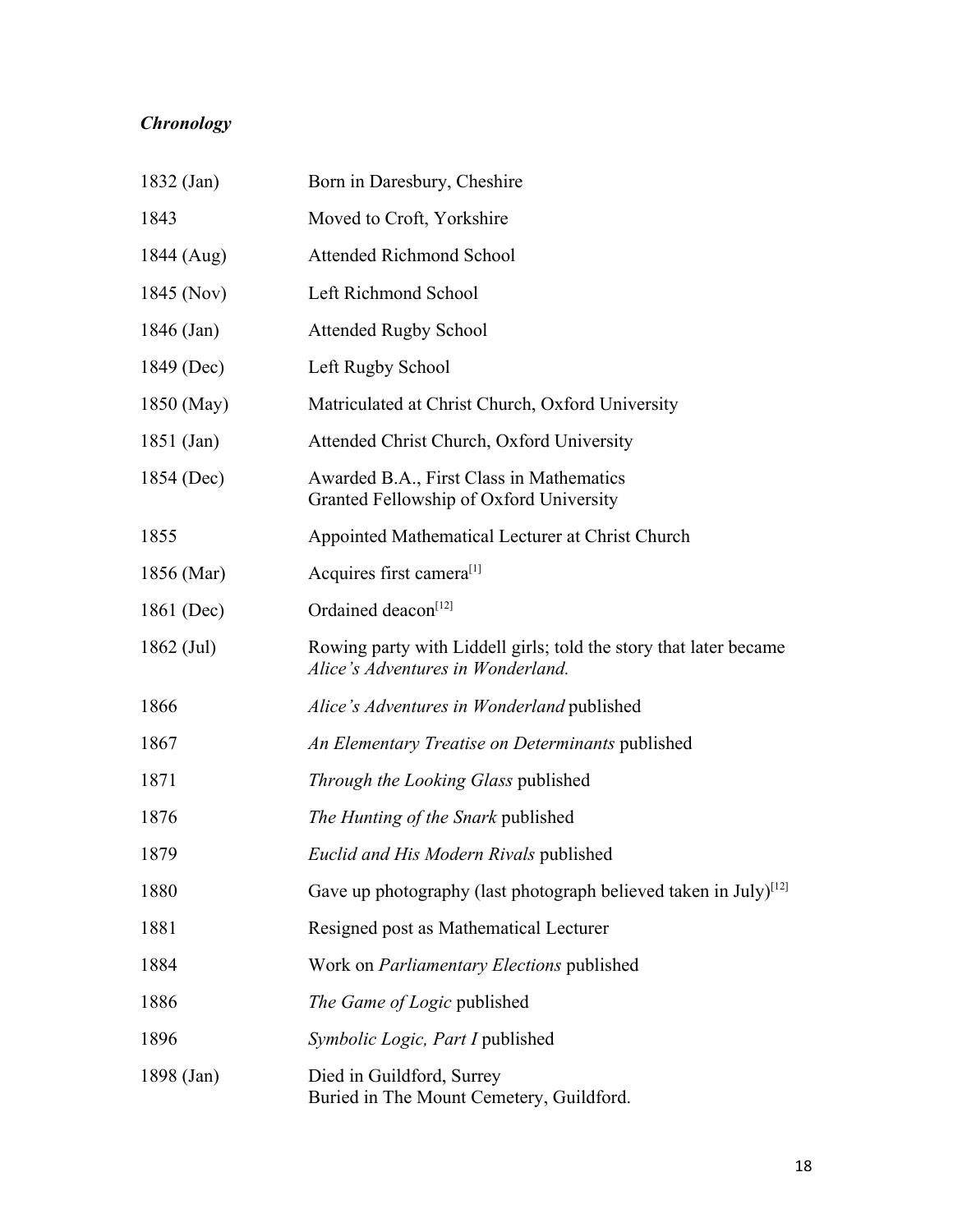## *List of Published Works*

| 1845    | Useful and Instructive Poetry (manuscript - published 1954) <sup>[12]</sup>                         |
|---------|-----------------------------------------------------------------------------------------------------|
| 1850-53 | <i>The Rectory Umbrella</i> (manuscript – published 1932) <sup>[2]</sup>                            |
| 1855.62 | <i>MischMasch</i> (manuscript – published 1932) <sup>[2]</sup>                                      |
| 1856    | 'Solitaire' – first poem published under name 'Lewis Carroll' <sup>[2]</sup>                        |
| 1860    | A Syllabus of Plane Geometry<br>Notes on the First Two Books of Euclid                              |
| 1861    | The Formulae of Plane Trigonometry                                                                  |
| 1865    | Alice's Adventures in Wonderland                                                                    |
| 1867    | An Elementary Treatise on Determinants                                                              |
| 1869    | Phantasmagoria and Other Poems                                                                      |
| 1872    | Through the Looking Glass                                                                           |
| 1875    | Memoria Technica                                                                                    |
| 1876    | The Hunting of the Snark                                                                            |
| 1879    | <b>Euclid and His Modern Rivals</b><br><i>Doublets</i> (a word game) <sup>[12]</sup>                |
| 1883    | Rhyme? and Reason?                                                                                  |
| 1884    | <b>Parliamentary Elections</b><br>The Principles of Parliamentary Representation                    |
| 1885    | A Tangled Tale                                                                                      |
| 1886    | The Game of Logic                                                                                   |
| 1888    | Curiosa Mathematica, Part I, A New Theory of Parallels                                              |
| 1889    | <i>The Nursery 'Alice'</i> (an adaptation for younger children) <sup>[12]</sup><br>Sylvie and Bruno |
| 1893    | Sylvie and Bruno Concluded<br>Curiosa Mathematics, Part II, Pillow Problems                         |
| 1896    | Symbolic Logic, Part I                                                                              |
| 1898    | <b>Three Sunsets</b>                                                                                |